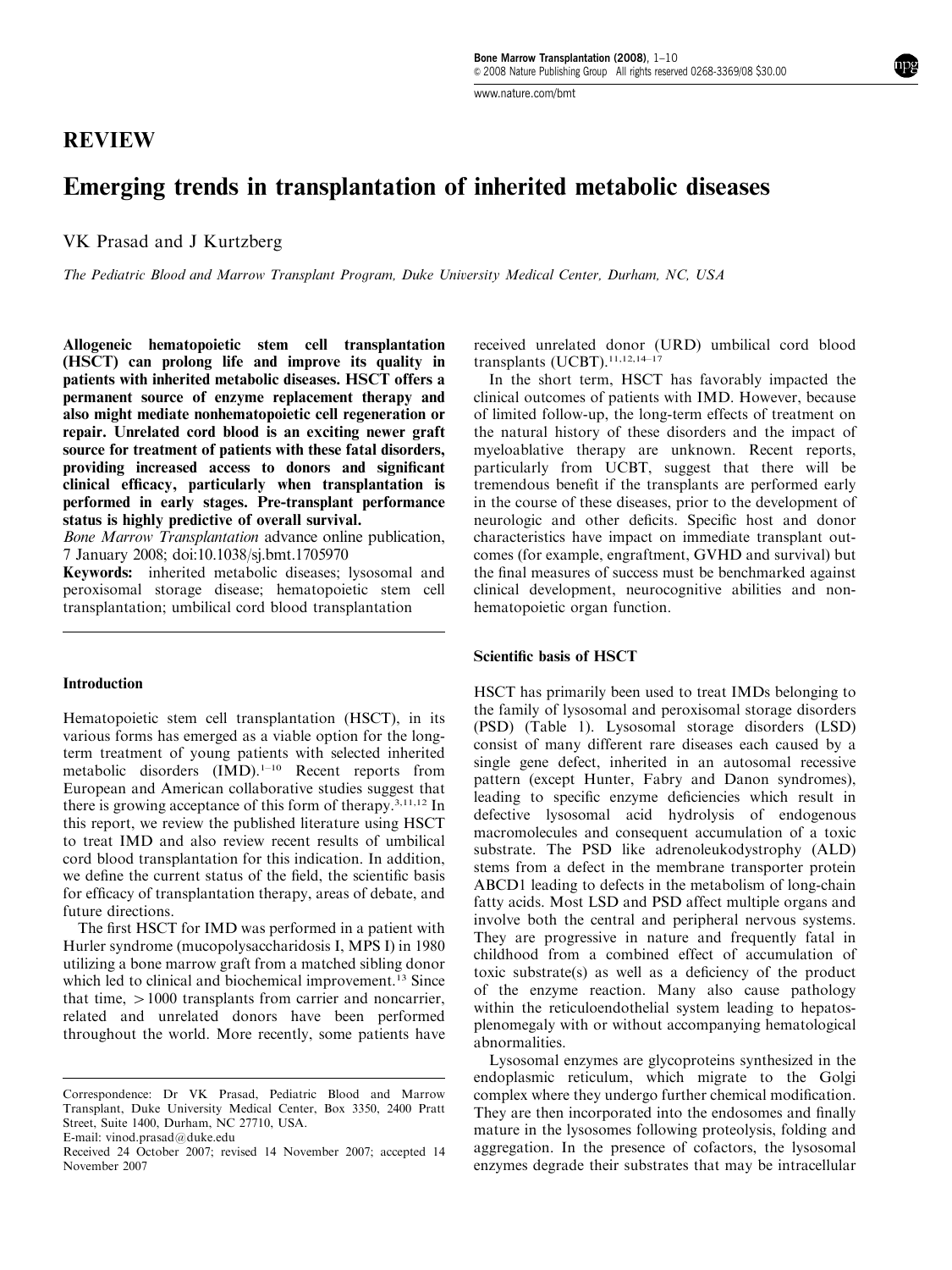Newer developments in HSCT for BMT VK Prasad and J Kurtzberg

| MPS I<br>Hurler, Scheie, H-S<br>α-L-iduronidase<br>4p16.3<br>MPS II<br>Xq28<br>Iduronate sulfatase<br>Hunter<br>MPS III A-D<br>Sanfilippo A-D<br>$17q25.3$ (A)<br>Heparan N-sulfatase,<br>$17q21$ (B)<br>$\alpha$ - <i>N</i> -acetylglucosaminidase,<br>Acetyl CoA:α-glucosaminide<br>8p11.1 (C)<br>acetyltransferase,<br>N-acetylglucosamine 6-sulfatase<br>$12q14$ (D)<br>MPS IV A-B<br>Morquio A-B<br>16q24.3(A)<br>N-acetylgalactosamine-6-sulfatase<br>(galactose-6-sulfatase)<br>$\beta$ -galactosidase<br>3p21.33(B)<br>N-acetylgalactosamine 4-sulfatase<br>MPS VI<br>Maroteaux-Lamy<br>$5q11-q13$<br>(arylsulfatase B)<br>$\beta$ -Glucuronidase<br>MPS VII<br>Sly<br>7q21.11<br>Glycoproteinosis<br>Aspartylglucosaminuria<br>$4q32-q33$<br>$N$ -aspartyl- $\beta$ -glucosaminidase<br>Fucosidosis<br>$\alpha$ -L-fucosidase<br>1p34<br>α-Mannosidosis<br>$19$ cen-q $12$<br>$\alpha$ -Mannosidase<br>β-Mannosidosis<br>$4q22-q25$<br>β-Mannosidase<br>Sialidosis<br>Mucolipidosis III and IV<br>16p, 12q23.3<br>N-acetylglucosamine-<br>1-phosphotransferase (type III)<br>Schindler disease<br>$\alpha$ -N-acetylgalactosaminidase<br>22q11<br>Xq22<br>α-Galactosidase A<br>Fabry's<br>Farber's<br>Lipogranulomatosis<br>N-Laurylsphingosine deacylase<br>8p22-p21.3<br>(ceramidase)<br>$\beta$ -Glucocerebrosidase<br>Gaucher's I-III<br>1q21<br>$GM1$ gangliosidosis<br>3p21.33<br><b>ß-Galactosidase-1</b><br>Niemann-Pick disease<br>Acid sphingomyelinase<br>11p15.4-p15.1<br>A and B<br>Hexosaminidase A<br>Tay-Sachs disease<br>$15q23-q24$<br>Sandhoff's disease<br>5q13<br>Hexosaminidase A and B<br>Krabbe disease<br>14q31<br>Galactocerebrosidase<br>Globoid leukodystrophy<br>(galactosylceramide<br>$\beta$ -galactosidase)<br>Metachromatic<br>MLD<br>$22q13.31$ -qter<br>Arylsulfatase A<br>leukodystrophy<br>Other lipidosis<br>Niemann-Pick disease C<br>NPC1<br>$18q11-q12$<br>Wolman disease<br>$10q24-q25$<br>Acid lipase (cholesteryl ester<br>hydrolase)<br>Type III-Batten ds<br>16p12.1<br>Palmitoyl-protein thioesterase-1<br>Ceroid lipofuscinosis<br>(type III)<br>Glycogen storage<br>GSD type II<br>Acid $\alpha$ -glucosidase (acid maltase)<br>Pompe<br>$17q25.2-q25.3$<br>Galactosialidosis<br>Mucolipidosis type II<br>I-cell disease<br>Mutation in the GNPTAB gene<br>12q23.3<br>leads to multiple enzyme deficiency<br>Other mucolipidoses<br>Lysosomal transport<br>defects<br>Cystinosis<br>17p13<br>Cysteine transporter (cystinosin)<br>Sialic acid storage disease<br>$6q14-q15$<br>Sialic acid transporter<br>Sialic acid transporter<br>Salla disease<br>$6q14-q15$<br>Peroxisomal storage<br>disorders (PSD)<br>Adrenoleukodystrophy<br>ALD<br>Xq28<br>ABCD1 transporter protein<br>Adrenomyeloneuropathy<br>AMN<br>Xq28<br>ABCD1 transporter protein | Category                      | Diagnosis | Other names | Gene | Enzyme defect <sup>a</sup>               |
|----------------------------------------------------------------------------------------------------------------------------------------------------------------------------------------------------------------------------------------------------------------------------------------------------------------------------------------------------------------------------------------------------------------------------------------------------------------------------------------------------------------------------------------------------------------------------------------------------------------------------------------------------------------------------------------------------------------------------------------------------------------------------------------------------------------------------------------------------------------------------------------------------------------------------------------------------------------------------------------------------------------------------------------------------------------------------------------------------------------------------------------------------------------------------------------------------------------------------------------------------------------------------------------------------------------------------------------------------------------------------------------------------------------------------------------------------------------------------------------------------------------------------------------------------------------------------------------------------------------------------------------------------------------------------------------------------------------------------------------------------------------------------------------------------------------------------------------------------------------------------------------------------------------------------------------------------------------------------------------------------------------------------------------------------------------------------------------------------------------------------------------------------------------------------------------------------------------------------------------------------------------------------------------------------------------------------------------------------------------------------------------------------------------------------------------------------------------------------------------------------------------------------------------------------------------------------------------------------------------------------------------------------------------------------------------------------------------------------------------------------------------------------------------------------------------|-------------------------------|-----------|-------------|------|------------------------------------------|
|                                                                                                                                                                                                                                                                                                                                                                                                                                                                                                                                                                                                                                                                                                                                                                                                                                                                                                                                                                                                                                                                                                                                                                                                                                                                                                                                                                                                                                                                                                                                                                                                                                                                                                                                                                                                                                                                                                                                                                                                                                                                                                                                                                                                                                                                                                                                                                                                                                                                                                                                                                                                                                                                                                                                                                                                                | Mucopolysaccharidosis         |           |             |      |                                          |
|                                                                                                                                                                                                                                                                                                                                                                                                                                                                                                                                                                                                                                                                                                                                                                                                                                                                                                                                                                                                                                                                                                                                                                                                                                                                                                                                                                                                                                                                                                                                                                                                                                                                                                                                                                                                                                                                                                                                                                                                                                                                                                                                                                                                                                                                                                                                                                                                                                                                                                                                                                                                                                                                                                                                                                                                                |                               |           |             |      |                                          |
|                                                                                                                                                                                                                                                                                                                                                                                                                                                                                                                                                                                                                                                                                                                                                                                                                                                                                                                                                                                                                                                                                                                                                                                                                                                                                                                                                                                                                                                                                                                                                                                                                                                                                                                                                                                                                                                                                                                                                                                                                                                                                                                                                                                                                                                                                                                                                                                                                                                                                                                                                                                                                                                                                                                                                                                                                |                               |           |             |      |                                          |
|                                                                                                                                                                                                                                                                                                                                                                                                                                                                                                                                                                                                                                                                                                                                                                                                                                                                                                                                                                                                                                                                                                                                                                                                                                                                                                                                                                                                                                                                                                                                                                                                                                                                                                                                                                                                                                                                                                                                                                                                                                                                                                                                                                                                                                                                                                                                                                                                                                                                                                                                                                                                                                                                                                                                                                                                                |                               |           |             |      |                                          |
|                                                                                                                                                                                                                                                                                                                                                                                                                                                                                                                                                                                                                                                                                                                                                                                                                                                                                                                                                                                                                                                                                                                                                                                                                                                                                                                                                                                                                                                                                                                                                                                                                                                                                                                                                                                                                                                                                                                                                                                                                                                                                                                                                                                                                                                                                                                                                                                                                                                                                                                                                                                                                                                                                                                                                                                                                |                               |           |             |      |                                          |
|                                                                                                                                                                                                                                                                                                                                                                                                                                                                                                                                                                                                                                                                                                                                                                                                                                                                                                                                                                                                                                                                                                                                                                                                                                                                                                                                                                                                                                                                                                                                                                                                                                                                                                                                                                                                                                                                                                                                                                                                                                                                                                                                                                                                                                                                                                                                                                                                                                                                                                                                                                                                                                                                                                                                                                                                                |                               |           |             |      |                                          |
|                                                                                                                                                                                                                                                                                                                                                                                                                                                                                                                                                                                                                                                                                                                                                                                                                                                                                                                                                                                                                                                                                                                                                                                                                                                                                                                                                                                                                                                                                                                                                                                                                                                                                                                                                                                                                                                                                                                                                                                                                                                                                                                                                                                                                                                                                                                                                                                                                                                                                                                                                                                                                                                                                                                                                                                                                |                               |           |             |      |                                          |
|                                                                                                                                                                                                                                                                                                                                                                                                                                                                                                                                                                                                                                                                                                                                                                                                                                                                                                                                                                                                                                                                                                                                                                                                                                                                                                                                                                                                                                                                                                                                                                                                                                                                                                                                                                                                                                                                                                                                                                                                                                                                                                                                                                                                                                                                                                                                                                                                                                                                                                                                                                                                                                                                                                                                                                                                                |                               |           |             |      |                                          |
|                                                                                                                                                                                                                                                                                                                                                                                                                                                                                                                                                                                                                                                                                                                                                                                                                                                                                                                                                                                                                                                                                                                                                                                                                                                                                                                                                                                                                                                                                                                                                                                                                                                                                                                                                                                                                                                                                                                                                                                                                                                                                                                                                                                                                                                                                                                                                                                                                                                                                                                                                                                                                                                                                                                                                                                                                |                               |           |             |      |                                          |
|                                                                                                                                                                                                                                                                                                                                                                                                                                                                                                                                                                                                                                                                                                                                                                                                                                                                                                                                                                                                                                                                                                                                                                                                                                                                                                                                                                                                                                                                                                                                                                                                                                                                                                                                                                                                                                                                                                                                                                                                                                                                                                                                                                                                                                                                                                                                                                                                                                                                                                                                                                                                                                                                                                                                                                                                                |                               |           |             |      |                                          |
|                                                                                                                                                                                                                                                                                                                                                                                                                                                                                                                                                                                                                                                                                                                                                                                                                                                                                                                                                                                                                                                                                                                                                                                                                                                                                                                                                                                                                                                                                                                                                                                                                                                                                                                                                                                                                                                                                                                                                                                                                                                                                                                                                                                                                                                                                                                                                                                                                                                                                                                                                                                                                                                                                                                                                                                                                |                               |           |             |      |                                          |
|                                                                                                                                                                                                                                                                                                                                                                                                                                                                                                                                                                                                                                                                                                                                                                                                                                                                                                                                                                                                                                                                                                                                                                                                                                                                                                                                                                                                                                                                                                                                                                                                                                                                                                                                                                                                                                                                                                                                                                                                                                                                                                                                                                                                                                                                                                                                                                                                                                                                                                                                                                                                                                                                                                                                                                                                                |                               |           |             |      |                                          |
|                                                                                                                                                                                                                                                                                                                                                                                                                                                                                                                                                                                                                                                                                                                                                                                                                                                                                                                                                                                                                                                                                                                                                                                                                                                                                                                                                                                                                                                                                                                                                                                                                                                                                                                                                                                                                                                                                                                                                                                                                                                                                                                                                                                                                                                                                                                                                                                                                                                                                                                                                                                                                                                                                                                                                                                                                |                               |           |             |      |                                          |
|                                                                                                                                                                                                                                                                                                                                                                                                                                                                                                                                                                                                                                                                                                                                                                                                                                                                                                                                                                                                                                                                                                                                                                                                                                                                                                                                                                                                                                                                                                                                                                                                                                                                                                                                                                                                                                                                                                                                                                                                                                                                                                                                                                                                                                                                                                                                                                                                                                                                                                                                                                                                                                                                                                                                                                                                                |                               |           |             |      |                                          |
|                                                                                                                                                                                                                                                                                                                                                                                                                                                                                                                                                                                                                                                                                                                                                                                                                                                                                                                                                                                                                                                                                                                                                                                                                                                                                                                                                                                                                                                                                                                                                                                                                                                                                                                                                                                                                                                                                                                                                                                                                                                                                                                                                                                                                                                                                                                                                                                                                                                                                                                                                                                                                                                                                                                                                                                                                |                               |           |             |      |                                          |
|                                                                                                                                                                                                                                                                                                                                                                                                                                                                                                                                                                                                                                                                                                                                                                                                                                                                                                                                                                                                                                                                                                                                                                                                                                                                                                                                                                                                                                                                                                                                                                                                                                                                                                                                                                                                                                                                                                                                                                                                                                                                                                                                                                                                                                                                                                                                                                                                                                                                                                                                                                                                                                                                                                                                                                                                                |                               |           |             |      |                                          |
|                                                                                                                                                                                                                                                                                                                                                                                                                                                                                                                                                                                                                                                                                                                                                                                                                                                                                                                                                                                                                                                                                                                                                                                                                                                                                                                                                                                                                                                                                                                                                                                                                                                                                                                                                                                                                                                                                                                                                                                                                                                                                                                                                                                                                                                                                                                                                                                                                                                                                                                                                                                                                                                                                                                                                                                                                |                               |           |             |      |                                          |
|                                                                                                                                                                                                                                                                                                                                                                                                                                                                                                                                                                                                                                                                                                                                                                                                                                                                                                                                                                                                                                                                                                                                                                                                                                                                                                                                                                                                                                                                                                                                                                                                                                                                                                                                                                                                                                                                                                                                                                                                                                                                                                                                                                                                                                                                                                                                                                                                                                                                                                                                                                                                                                                                                                                                                                                                                |                               |           |             |      |                                          |
|                                                                                                                                                                                                                                                                                                                                                                                                                                                                                                                                                                                                                                                                                                                                                                                                                                                                                                                                                                                                                                                                                                                                                                                                                                                                                                                                                                                                                                                                                                                                                                                                                                                                                                                                                                                                                                                                                                                                                                                                                                                                                                                                                                                                                                                                                                                                                                                                                                                                                                                                                                                                                                                                                                                                                                                                                |                               |           |             |      |                                          |
|                                                                                                                                                                                                                                                                                                                                                                                                                                                                                                                                                                                                                                                                                                                                                                                                                                                                                                                                                                                                                                                                                                                                                                                                                                                                                                                                                                                                                                                                                                                                                                                                                                                                                                                                                                                                                                                                                                                                                                                                                                                                                                                                                                                                                                                                                                                                                                                                                                                                                                                                                                                                                                                                                                                                                                                                                | Sphingolipidosis              |           |             |      |                                          |
|                                                                                                                                                                                                                                                                                                                                                                                                                                                                                                                                                                                                                                                                                                                                                                                                                                                                                                                                                                                                                                                                                                                                                                                                                                                                                                                                                                                                                                                                                                                                                                                                                                                                                                                                                                                                                                                                                                                                                                                                                                                                                                                                                                                                                                                                                                                                                                                                                                                                                                                                                                                                                                                                                                                                                                                                                |                               |           |             |      |                                          |
|                                                                                                                                                                                                                                                                                                                                                                                                                                                                                                                                                                                                                                                                                                                                                                                                                                                                                                                                                                                                                                                                                                                                                                                                                                                                                                                                                                                                                                                                                                                                                                                                                                                                                                                                                                                                                                                                                                                                                                                                                                                                                                                                                                                                                                                                                                                                                                                                                                                                                                                                                                                                                                                                                                                                                                                                                |                               |           |             |      |                                          |
|                                                                                                                                                                                                                                                                                                                                                                                                                                                                                                                                                                                                                                                                                                                                                                                                                                                                                                                                                                                                                                                                                                                                                                                                                                                                                                                                                                                                                                                                                                                                                                                                                                                                                                                                                                                                                                                                                                                                                                                                                                                                                                                                                                                                                                                                                                                                                                                                                                                                                                                                                                                                                                                                                                                                                                                                                |                               |           |             |      |                                          |
|                                                                                                                                                                                                                                                                                                                                                                                                                                                                                                                                                                                                                                                                                                                                                                                                                                                                                                                                                                                                                                                                                                                                                                                                                                                                                                                                                                                                                                                                                                                                                                                                                                                                                                                                                                                                                                                                                                                                                                                                                                                                                                                                                                                                                                                                                                                                                                                                                                                                                                                                                                                                                                                                                                                                                                                                                |                               |           |             |      |                                          |
|                                                                                                                                                                                                                                                                                                                                                                                                                                                                                                                                                                                                                                                                                                                                                                                                                                                                                                                                                                                                                                                                                                                                                                                                                                                                                                                                                                                                                                                                                                                                                                                                                                                                                                                                                                                                                                                                                                                                                                                                                                                                                                                                                                                                                                                                                                                                                                                                                                                                                                                                                                                                                                                                                                                                                                                                                |                               |           |             |      |                                          |
|                                                                                                                                                                                                                                                                                                                                                                                                                                                                                                                                                                                                                                                                                                                                                                                                                                                                                                                                                                                                                                                                                                                                                                                                                                                                                                                                                                                                                                                                                                                                                                                                                                                                                                                                                                                                                                                                                                                                                                                                                                                                                                                                                                                                                                                                                                                                                                                                                                                                                                                                                                                                                                                                                                                                                                                                                |                               |           |             |      |                                          |
|                                                                                                                                                                                                                                                                                                                                                                                                                                                                                                                                                                                                                                                                                                                                                                                                                                                                                                                                                                                                                                                                                                                                                                                                                                                                                                                                                                                                                                                                                                                                                                                                                                                                                                                                                                                                                                                                                                                                                                                                                                                                                                                                                                                                                                                                                                                                                                                                                                                                                                                                                                                                                                                                                                                                                                                                                |                               |           |             |      |                                          |
|                                                                                                                                                                                                                                                                                                                                                                                                                                                                                                                                                                                                                                                                                                                                                                                                                                                                                                                                                                                                                                                                                                                                                                                                                                                                                                                                                                                                                                                                                                                                                                                                                                                                                                                                                                                                                                                                                                                                                                                                                                                                                                                                                                                                                                                                                                                                                                                                                                                                                                                                                                                                                                                                                                                                                                                                                |                               |           |             |      |                                          |
|                                                                                                                                                                                                                                                                                                                                                                                                                                                                                                                                                                                                                                                                                                                                                                                                                                                                                                                                                                                                                                                                                                                                                                                                                                                                                                                                                                                                                                                                                                                                                                                                                                                                                                                                                                                                                                                                                                                                                                                                                                                                                                                                                                                                                                                                                                                                                                                                                                                                                                                                                                                                                                                                                                                                                                                                                |                               |           |             |      |                                          |
|                                                                                                                                                                                                                                                                                                                                                                                                                                                                                                                                                                                                                                                                                                                                                                                                                                                                                                                                                                                                                                                                                                                                                                                                                                                                                                                                                                                                                                                                                                                                                                                                                                                                                                                                                                                                                                                                                                                                                                                                                                                                                                                                                                                                                                                                                                                                                                                                                                                                                                                                                                                                                                                                                                                                                                                                                |                               |           |             |      |                                          |
|                                                                                                                                                                                                                                                                                                                                                                                                                                                                                                                                                                                                                                                                                                                                                                                                                                                                                                                                                                                                                                                                                                                                                                                                                                                                                                                                                                                                                                                                                                                                                                                                                                                                                                                                                                                                                                                                                                                                                                                                                                                                                                                                                                                                                                                                                                                                                                                                                                                                                                                                                                                                                                                                                                                                                                                                                |                               |           |             |      |                                          |
|                                                                                                                                                                                                                                                                                                                                                                                                                                                                                                                                                                                                                                                                                                                                                                                                                                                                                                                                                                                                                                                                                                                                                                                                                                                                                                                                                                                                                                                                                                                                                                                                                                                                                                                                                                                                                                                                                                                                                                                                                                                                                                                                                                                                                                                                                                                                                                                                                                                                                                                                                                                                                                                                                                                                                                                                                |                               |           |             |      |                                          |
|                                                                                                                                                                                                                                                                                                                                                                                                                                                                                                                                                                                                                                                                                                                                                                                                                                                                                                                                                                                                                                                                                                                                                                                                                                                                                                                                                                                                                                                                                                                                                                                                                                                                                                                                                                                                                                                                                                                                                                                                                                                                                                                                                                                                                                                                                                                                                                                                                                                                                                                                                                                                                                                                                                                                                                                                                |                               |           |             |      |                                          |
|                                                                                                                                                                                                                                                                                                                                                                                                                                                                                                                                                                                                                                                                                                                                                                                                                                                                                                                                                                                                                                                                                                                                                                                                                                                                                                                                                                                                                                                                                                                                                                                                                                                                                                                                                                                                                                                                                                                                                                                                                                                                                                                                                                                                                                                                                                                                                                                                                                                                                                                                                                                                                                                                                                                                                                                                                |                               |           |             |      |                                          |
|                                                                                                                                                                                                                                                                                                                                                                                                                                                                                                                                                                                                                                                                                                                                                                                                                                                                                                                                                                                                                                                                                                                                                                                                                                                                                                                                                                                                                                                                                                                                                                                                                                                                                                                                                                                                                                                                                                                                                                                                                                                                                                                                                                                                                                                                                                                                                                                                                                                                                                                                                                                                                                                                                                                                                                                                                |                               |           |             |      |                                          |
|                                                                                                                                                                                                                                                                                                                                                                                                                                                                                                                                                                                                                                                                                                                                                                                                                                                                                                                                                                                                                                                                                                                                                                                                                                                                                                                                                                                                                                                                                                                                                                                                                                                                                                                                                                                                                                                                                                                                                                                                                                                                                                                                                                                                                                                                                                                                                                                                                                                                                                                                                                                                                                                                                                                                                                                                                |                               |           |             |      |                                          |
|                                                                                                                                                                                                                                                                                                                                                                                                                                                                                                                                                                                                                                                                                                                                                                                                                                                                                                                                                                                                                                                                                                                                                                                                                                                                                                                                                                                                                                                                                                                                                                                                                                                                                                                                                                                                                                                                                                                                                                                                                                                                                                                                                                                                                                                                                                                                                                                                                                                                                                                                                                                                                                                                                                                                                                                                                |                               |           |             |      |                                          |
|                                                                                                                                                                                                                                                                                                                                                                                                                                                                                                                                                                                                                                                                                                                                                                                                                                                                                                                                                                                                                                                                                                                                                                                                                                                                                                                                                                                                                                                                                                                                                                                                                                                                                                                                                                                                                                                                                                                                                                                                                                                                                                                                                                                                                                                                                                                                                                                                                                                                                                                                                                                                                                                                                                                                                                                                                | Multiple enzyme<br>deficiency |           |             |      |                                          |
|                                                                                                                                                                                                                                                                                                                                                                                                                                                                                                                                                                                                                                                                                                                                                                                                                                                                                                                                                                                                                                                                                                                                                                                                                                                                                                                                                                                                                                                                                                                                                                                                                                                                                                                                                                                                                                                                                                                                                                                                                                                                                                                                                                                                                                                                                                                                                                                                                                                                                                                                                                                                                                                                                                                                                                                                                |                               |           |             |      | $\beta$ -Galactosidase and neuraminidase |
|                                                                                                                                                                                                                                                                                                                                                                                                                                                                                                                                                                                                                                                                                                                                                                                                                                                                                                                                                                                                                                                                                                                                                                                                                                                                                                                                                                                                                                                                                                                                                                                                                                                                                                                                                                                                                                                                                                                                                                                                                                                                                                                                                                                                                                                                                                                                                                                                                                                                                                                                                                                                                                                                                                                                                                                                                |                               |           |             |      |                                          |
|                                                                                                                                                                                                                                                                                                                                                                                                                                                                                                                                                                                                                                                                                                                                                                                                                                                                                                                                                                                                                                                                                                                                                                                                                                                                                                                                                                                                                                                                                                                                                                                                                                                                                                                                                                                                                                                                                                                                                                                                                                                                                                                                                                                                                                                                                                                                                                                                                                                                                                                                                                                                                                                                                                                                                                                                                |                               |           |             |      |                                          |
|                                                                                                                                                                                                                                                                                                                                                                                                                                                                                                                                                                                                                                                                                                                                                                                                                                                                                                                                                                                                                                                                                                                                                                                                                                                                                                                                                                                                                                                                                                                                                                                                                                                                                                                                                                                                                                                                                                                                                                                                                                                                                                                                                                                                                                                                                                                                                                                                                                                                                                                                                                                                                                                                                                                                                                                                                |                               |           |             |      |                                          |
|                                                                                                                                                                                                                                                                                                                                                                                                                                                                                                                                                                                                                                                                                                                                                                                                                                                                                                                                                                                                                                                                                                                                                                                                                                                                                                                                                                                                                                                                                                                                                                                                                                                                                                                                                                                                                                                                                                                                                                                                                                                                                                                                                                                                                                                                                                                                                                                                                                                                                                                                                                                                                                                                                                                                                                                                                |                               |           |             |      |                                          |
|                                                                                                                                                                                                                                                                                                                                                                                                                                                                                                                                                                                                                                                                                                                                                                                                                                                                                                                                                                                                                                                                                                                                                                                                                                                                                                                                                                                                                                                                                                                                                                                                                                                                                                                                                                                                                                                                                                                                                                                                                                                                                                                                                                                                                                                                                                                                                                                                                                                                                                                                                                                                                                                                                                                                                                                                                |                               |           |             |      |                                          |
|                                                                                                                                                                                                                                                                                                                                                                                                                                                                                                                                                                                                                                                                                                                                                                                                                                                                                                                                                                                                                                                                                                                                                                                                                                                                                                                                                                                                                                                                                                                                                                                                                                                                                                                                                                                                                                                                                                                                                                                                                                                                                                                                                                                                                                                                                                                                                                                                                                                                                                                                                                                                                                                                                                                                                                                                                |                               |           |             |      |                                          |
|                                                                                                                                                                                                                                                                                                                                                                                                                                                                                                                                                                                                                                                                                                                                                                                                                                                                                                                                                                                                                                                                                                                                                                                                                                                                                                                                                                                                                                                                                                                                                                                                                                                                                                                                                                                                                                                                                                                                                                                                                                                                                                                                                                                                                                                                                                                                                                                                                                                                                                                                                                                                                                                                                                                                                                                                                |                               |           |             |      |                                          |
|                                                                                                                                                                                                                                                                                                                                                                                                                                                                                                                                                                                                                                                                                                                                                                                                                                                                                                                                                                                                                                                                                                                                                                                                                                                                                                                                                                                                                                                                                                                                                                                                                                                                                                                                                                                                                                                                                                                                                                                                                                                                                                                                                                                                                                                                                                                                                                                                                                                                                                                                                                                                                                                                                                                                                                                                                |                               |           |             |      |                                          |
|                                                                                                                                                                                                                                                                                                                                                                                                                                                                                                                                                                                                                                                                                                                                                                                                                                                                                                                                                                                                                                                                                                                                                                                                                                                                                                                                                                                                                                                                                                                                                                                                                                                                                                                                                                                                                                                                                                                                                                                                                                                                                                                                                                                                                                                                                                                                                                                                                                                                                                                                                                                                                                                                                                                                                                                                                |                               |           |             |      |                                          |
|                                                                                                                                                                                                                                                                                                                                                                                                                                                                                                                                                                                                                                                                                                                                                                                                                                                                                                                                                                                                                                                                                                                                                                                                                                                                                                                                                                                                                                                                                                                                                                                                                                                                                                                                                                                                                                                                                                                                                                                                                                                                                                                                                                                                                                                                                                                                                                                                                                                                                                                                                                                                                                                                                                                                                                                                                |                               |           |             |      |                                          |
|                                                                                                                                                                                                                                                                                                                                                                                                                                                                                                                                                                                                                                                                                                                                                                                                                                                                                                                                                                                                                                                                                                                                                                                                                                                                                                                                                                                                                                                                                                                                                                                                                                                                                                                                                                                                                                                                                                                                                                                                                                                                                                                                                                                                                                                                                                                                                                                                                                                                                                                                                                                                                                                                                                                                                                                                                |                               |           |             |      |                                          |
|                                                                                                                                                                                                                                                                                                                                                                                                                                                                                                                                                                                                                                                                                                                                                                                                                                                                                                                                                                                                                                                                                                                                                                                                                                                                                                                                                                                                                                                                                                                                                                                                                                                                                                                                                                                                                                                                                                                                                                                                                                                                                                                                                                                                                                                                                                                                                                                                                                                                                                                                                                                                                                                                                                                                                                                                                |                               |           |             |      |                                          |

Table 1 Lysosomal and peroxisomal storage disorders: nomenclature, enzyme defects and chromosomal localization of the gene defects

a Alternate names are in parenthesis.

Source: OMIM database of Pubmed as of 12 November 2007.

mpg  $\overline{2}$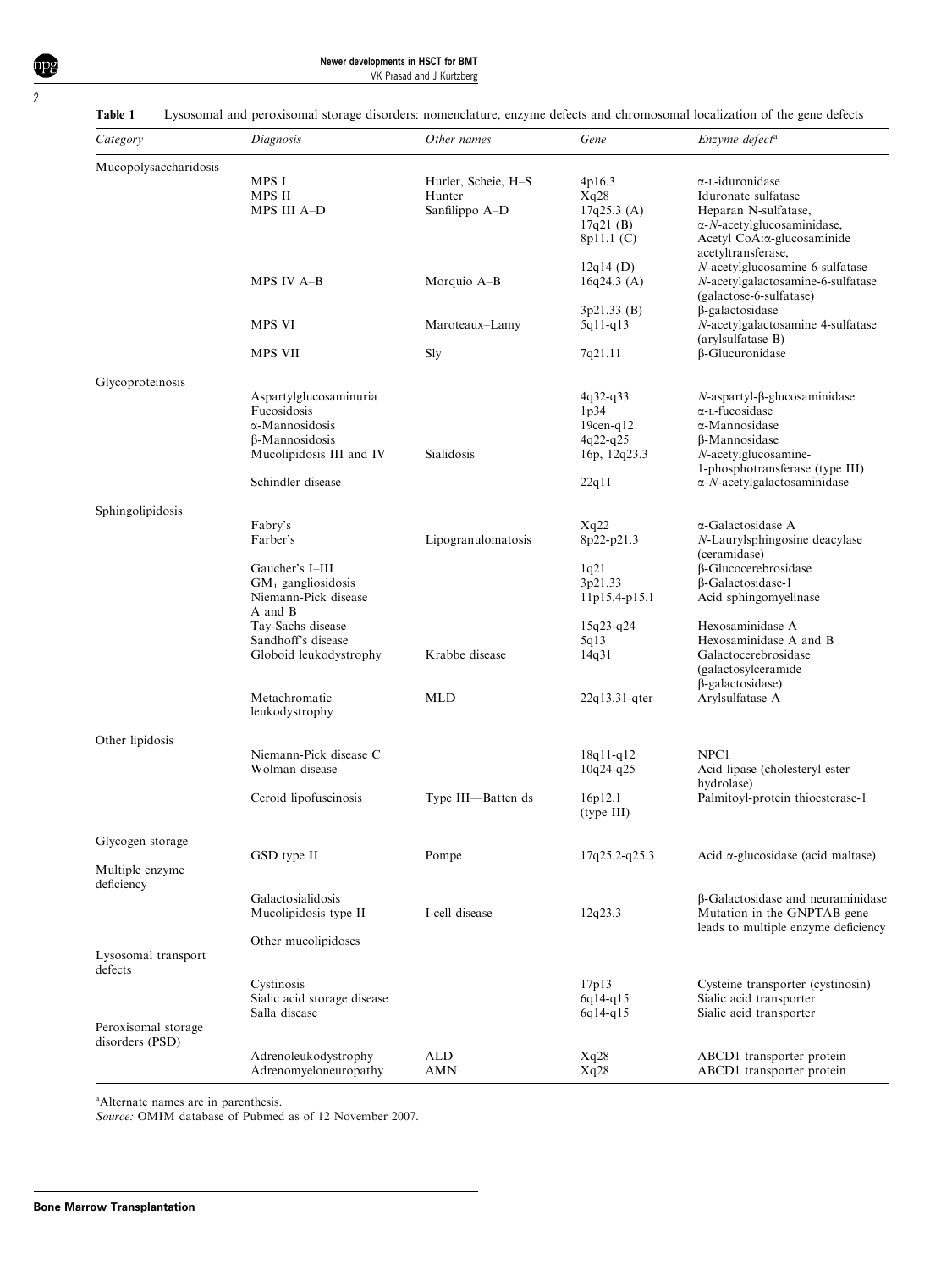3

or extracellular in origin. From the Golgi apparatus, a large portion of the newly synthesized enzyme is secreted into the cytoplasm, rather than being encapsulated into the lysosomes. This 'free' enzyme can be endocytosed by neighboring cells, generally via mannose 6 phosphate receptors on the plasma membranes. This intercellular transport enabled cross-correction of metabolic defects in coculture of healthy cells with fibroblasts from enzyme-deficient patients.18 Cross-correction was also seen in cultures supplemented with lymphocytes extracts or serum.<sup>19,20</sup> Exogenous enzyme replacement therapy (ERT) and HSCT primarily utilize this cross-correction effect for therapeutic benefit. ERT has to be administered throughout the life of the patient and does not cross the blood–brain barrier. This results in ineffective treatment of the central nervous system in affected patients. In addition, ERT is currently only available for a limited number of diseases (MPS I, MPS II, MPS VI, Gaucher, Pompe, Fabry). Long-term ERT has also been associated with clinical hypersensitivity reactions and the development of antibodies against the synthetic enzyme.

HSCT provides a constant source of enzyme replacement through the engraftment of donor cells. In addition, the donor cells are not impeded by the blood–brain barrier allowing for enzyme delivery to the central nervous system. Following HSCT, donor-derived cells can migrate to and engraft in many organ systems. For example, donorderived macrophages can give rise to Kupffer cells in the liver, alveolar macrophages in the lung and microglial cells in the brain. Continuous production of microglia, from donor-derived monocytes, provides a constant supply of the deficient enzyme and the close proximity of the microglial cells to the neurons allows for enzyme to be utilized by adjacent cells. This is supported by observations of decreased storage materials in neurons of cats with  $\alpha$ mannosidosis treated with bone marrow transplantation<sup>21</sup> and MPS VII mice treated with genetically modified fibroblasts.<sup>22</sup> In addition, in 2002, Passini et al.<sup>23</sup> demonstrated evidence of axonal transport of enzyme to distal areas of the brain in mice.

In recent years, there has been increasing interest in the potential uses of HSCT particularly with regards to their capacity for transdifferentiation, cellular repair and regeneration. In 2004, Kogler et al.<sup>24</sup> isolated 'unrestricted somatic stem cells' from unfractionated, fresh umbilical cord blood (UCB). They showed that these cells can be expanded and differentiated into neural cells (astrocytes and neurons), liver cells, pancreatic cells, osteoclasts, chondrocytes and cardiac myocytes in tissue culture. Other examples of donor-derived nonhematopoietic cell engraftment and differentiation have been seen after allogeneic bone marrow (BM) and cardiac transplantation.<sup>25</sup> Table 2 summarizes the likely processes responsible for the effectiveness of HSCT for IMD.

# Disease-specific applications

In the past 25 years, HSCT has emerged as a viable option for the treatment of many IMD that cause disorders of lysosomal and peroxisomal storage. HSCT has been Table 2 Hematopoietic stem cell transplant in inborn metabolic diseases (IMD)

- Cytoreduction ablates myeloid and immune elements
- Engraftment of donor-derived hematopoietic and immune system
- Donor leukocytes produce enzyme
- Enzyme distributed through blood circulation
- Cells migrate to brain, cross blood–brain barrier, many develop microglia)
- Replace enzyme in the brain by 'cross-correction'
- Nonhematopoietic cell engraftment

performed in almost 20 of  $\sim$  40 known LSD and PSD. However, the majority of transplant experience to date is in patients with MPS I (Hurler syndrome), other MPS syndromes (MPS II, MPS III A and B, MPS VI), ALD, metachromatic leukodystrophy (MLD) and globoid leukodystrophy (Krabbe disease) accounting for more than 80% of the cases (Table 3). ERT is also available for some of these disorders (Table 3). It is important to note that the response to HSCT varies from disease to disease, within patients with the same disease, and within different organ systems in the same patient. The factors affecting these variations will be further discussed in later sections.

### Bone marrow transplantation

In the past 25 years, approximately 1000 HSCT for IMD have been reported.<sup>1</sup> The majority of this experience utilized matched related BM donors. The literature on BMT for IMD is well reviewed.<sup>1,3,5,9</sup> A smaller number of patients, presumably those lacking matched related donors, have received transplantation from T-cell-depleted mismatched related or matched unrelated adult BM or PBPC donors. The rates of engraftment and overall survival (OS) at 2 years in a group of 40 Hurler syndrome patients transplanted from unrelated BM donors at 14 different centers were  $62.5$  and  $49\%$ , respectively.<sup>6</sup> Of the survivors, approximately 30% had no donor cell engraftment. A retrospective analysis of 74 transplants for Hurler syndrome from URD BM or PBSC performed at 16 centers revealed an 'alive and engrafted' rate of  $<$  55% at 3.7 years follow-up with a higher engraftment rate for UCBT patients.<sup>26</sup> In a retrospective questionnaire-based analysis of 94 patients with ALD at 43 centers, of whom 52 received URD (83% BM) transplantation, the probability of OS following URD transplant was 53%.<sup>8</sup> In another study of haploidentical bone marrow transplant for Hurler disease, only 9 of 26 (35%) were engrafted and alive at a median follow-up of 4.6 years.

### Umbilical cord blood transplantation

Recognition that UCB contains sufficient numbers of hematopoietic stem cells to reconstitute an allogeneic recipient and subsequent demonstration of clinical efficacy in humans has greatly increased the access to HSCT, particularly for patients lacking fully matched marrow donors. Currently, there are  $>200 000$  publicly banked cord blood units that have been collected from healthy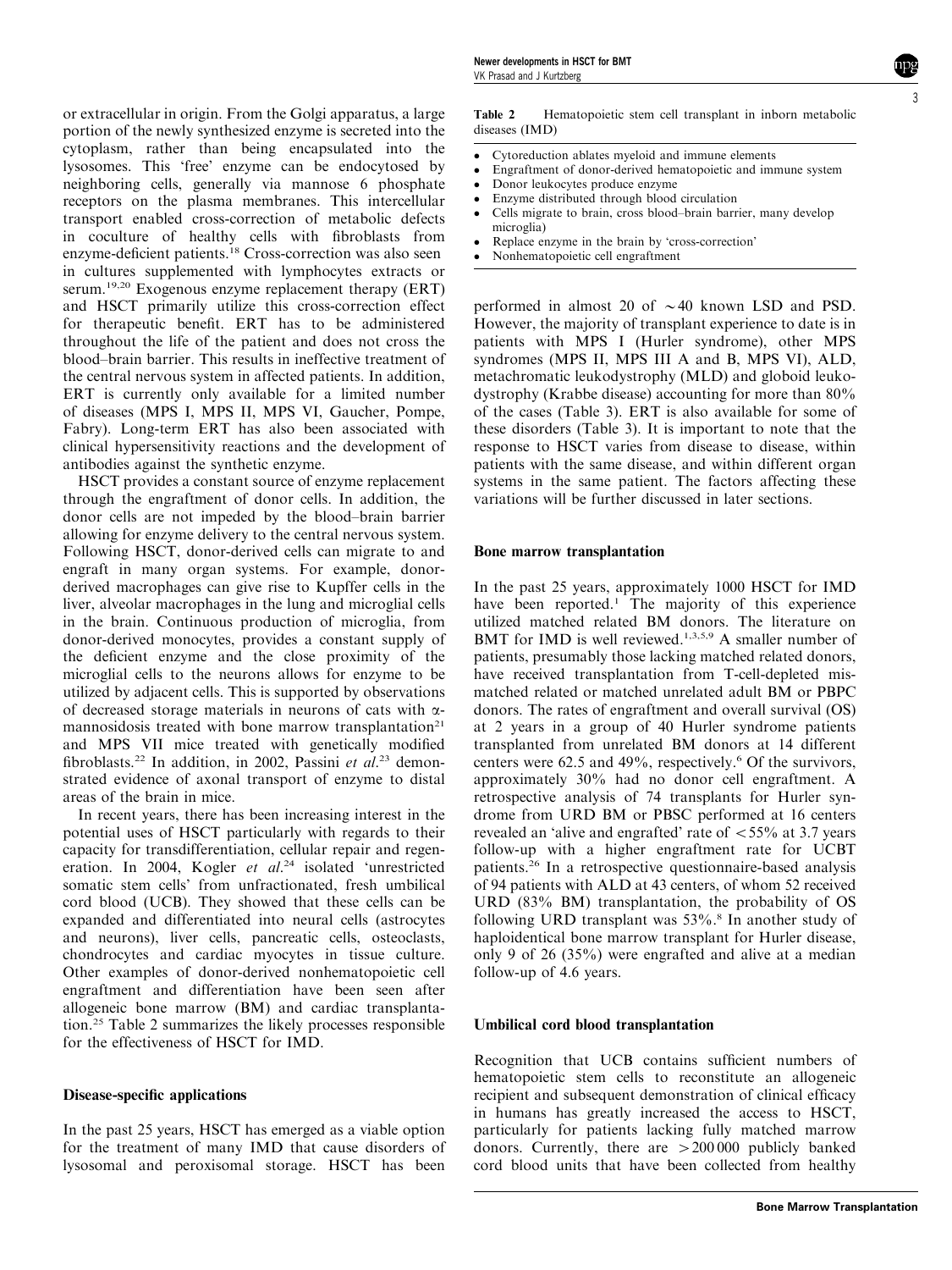| Category                            | Diagnosis                         | BMT                          | UCBT                      | <b>ERT</b> |
|-------------------------------------|-----------------------------------|------------------------------|---------------------------|------------|
| Mucopolysaccharidosis               |                                   |                              |                           |            |
|                                     | MPS I                             | Refs. <sup>2,6,7,11,27</sup> | Refs. <sup>11,12,17</sup> | Yes        |
|                                     | MPS II                            | <b>SCR</b>                   | Refs.12                   | Yes        |
|                                     | MPS III A-D                       | <b>SCR</b>                   | Refs. <sup>12</sup>       |            |
|                                     | MPS IV A-B                        | <b>SCR</b>                   |                           |            |
|                                     | MPS VI                            | <b>SCR</b>                   |                           | Yes        |
|                                     | MPS VII                           |                              |                           |            |
| Glycoproteinosis                    |                                   |                              |                           |            |
|                                     | Aspartylglucosaminuria            | <b>SCR</b>                   |                           |            |
|                                     | Fucosidosis                       | <b>SCR</b>                   |                           |            |
|                                     | Mannosidosis $\alpha$ and $\beta$ | <b>SCR</b>                   |                           |            |
|                                     | β-Mannosidosis                    |                              |                           |            |
|                                     | Mucolipidosis I and II            |                              |                           |            |
|                                     | Schindler disease                 |                              |                           |            |
| Sphingolipidosis                    |                                   |                              |                           |            |
|                                     | Fabry's                           |                              |                           | Yes        |
|                                     | Farber's                          | <b>SCR</b>                   |                           |            |
|                                     | Gaucher's I-III                   | <b>SCR</b>                   |                           | Yes        |
|                                     | $GM1$ gangliosidosis              | <b>SCR</b>                   |                           |            |
|                                     | Niemann-Pick disease A and B      | <b>SCR</b>                   | <b>SCR</b>                |            |
|                                     | Tay-Sachs disease                 | <b>SCR</b>                   |                           |            |
|                                     | Sandhoff's disease                |                              |                           |            |
|                                     | Krabbe disease                    | Refs. <sup>2</sup>           | Refs. <sup>12,15</sup>    |            |
|                                     | Metachromatic Leukodystrophy      | Refs. <sup>2</sup>           | Refs. <sup>12</sup>       |            |
| Other lipidosis                     |                                   |                              |                           |            |
|                                     | Niemann-Pick disease C            |                              |                           |            |
|                                     | Wolman's disease                  | <b>SCR</b>                   |                           |            |
|                                     | Ceroid lipofuscinosis             | <b>SCR</b>                   |                           |            |
| Glycogen storage                    |                                   |                              |                           |            |
|                                     | GSD type II                       | <b>SCR</b>                   |                           | Yes        |
|                                     |                                   |                              |                           |            |
| Multiple enzyme deficiency          |                                   |                              |                           |            |
|                                     | Galactosialidosis                 |                              |                           |            |
|                                     | Mucolipidosis type II             | <b>SCR</b>                   |                           |            |
|                                     | Other mucolipidoses               |                              |                           |            |
| Lysosomal transport defects         |                                   |                              |                           |            |
|                                     | Cystinosis                        |                              |                           |            |
|                                     | Sialic acid storage disease       |                              |                           |            |
|                                     | Salla disease                     |                              |                           |            |
| Peroxisomal storage disorders (PSD) |                                   |                              |                           |            |
|                                     | Adrenoleukodystrophy              | Refs. <sup>2,8</sup>         | Refs. <sup>12,14</sup>    |            |
|                                     | Adrenomyeloneuropathy             |                              |                           |            |
|                                     |                                   |                              |                           |            |

Table 3 Lysosomal and peroxisomal storage disorders: reports of bone marrow transplantation (BMT), umbilical cord blood transplantation (UCBT), and enzyme replacement therapy (ERT)

Abbreviations: BMT = bone marrow transplantation; ERT = enzyme replacement therapy; SCR = single or small case reports; UCBT = umbilical cord blood transplants.

Most BMT are from related donors while UCBT are from unrelated donors.

donors, screened for genetic diseases, tested for infectious diseases markers, HLA typed and available for transplantation. These units are frozen in many repositories all over the world. Many are linked to computerized search registries such as the National Marrow Donor Program, Netcord and the WMDA. In some cases, individual banks manage and distribute their units through local, nonnetworked registries (for example, the Placental Blood Program). To date, almost 10 000 URD UCBT have been performed worldwide. UCB grafts can be transplanted without full HLA matching. Generally, intermediateresolution DNA results are used for matching at HLA class I A and B loci and high-resolution DNA results are used for matching at HLA class II, DRB1. Matching at HLA C, DP and/or DQ have not been utilized. Donors matching at  $\geq 4/6$  loci are considered adequate. It is also critical to deliver an adequate cell dose with the UCB graft. Generally, doses  $\ge 2.5 \times 10^7$  nucleated cells per kg (based on the precryopreservation cell count) are considered adequate, but doses above  $5 \times 10^7$ /kg yield superior results and can be achieved in most pediatric patients.

The first prospective, multi-institutional trial of UCBT for IMD was performed as a part of the cord blood transplantation (COBLT) study sponsored by NIH's National Heart, Lung, and Blood Institute.<sup>12</sup> Figure 1 shows the survival data from that study. Subsequent data from the European Blood and Marrow Transplantation (EBMT) registry and disease-specific reports from single centers suggest that UCBT is an appropriate and viable option for HSCT for infants and children with IMD.11,14,15,17 Advantages of UCBT include its ready availability, quick search and procurement process, less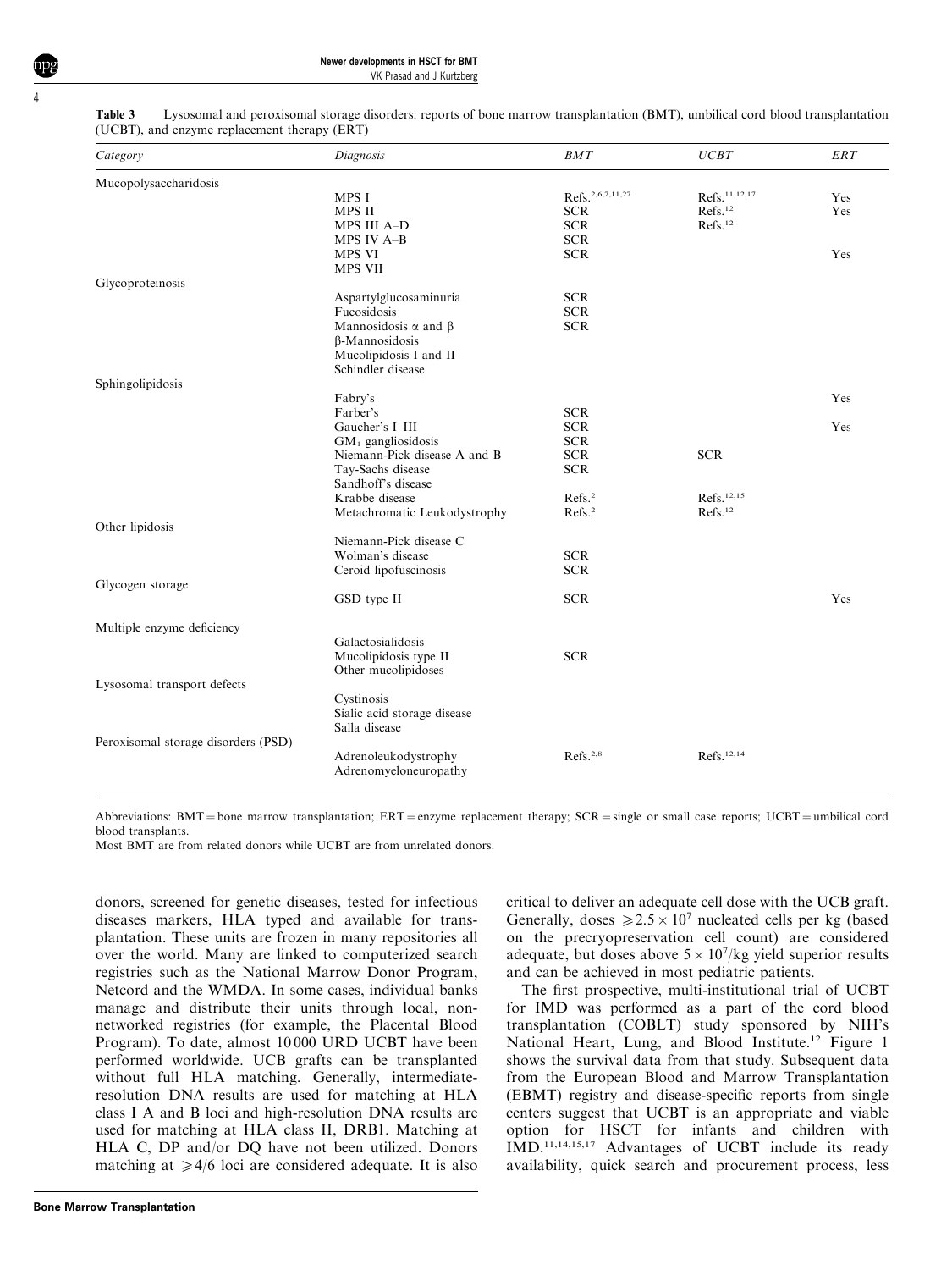

Figure 1 Survival of patients with lysosomal diseases on cord blood transplantation (COBLT) study by study cohort—original lysosomal storage disorders (LSD) stratum versus expanded access protocol (EAP) stratum (Figure 1c from Martin et al.<sup>12</sup>). Patients on the EAP stratum had significantly worse survival than those on LSD stratum ( $P = 0.024$ ). Oneyear survival was 81% (95% confidence interval (CI) 67–95%) for LSD stratum patients but only 64% (95% CI 47–80%) for EAP patients. The explanation seems to be related to the lower performance status of patients on the EAP stratum.

stringent HLA matching requirement, higher probability of finding a UCB donor for racial and ethnic minority patients and those with rarer HLA types, potentially less risk of graft-transmitted infections, lower incidences of GVHD, and no risk to the donor. In published reports overall 'alive and engrafted' rates following UCBT range from 72 to 100%. In the COBLT study of 69 patients with MPS, Krabbe disease, ALD, MLD, mucolipidoses and Tay-Sachs disease were transplanted with UCBT after myeloablative chemotherapy with busulfan, cyclophosphamide and anti-thymocyte globulin (ATG). The GVHD prophylaxis was methylprednisone and cyclosporine. The median nucleated cell dose from the precryopreservation count and the administered post-graft thawing were  $8.7 \times 10^7$ /kg and  $7.1 \times 10^7$ /kg, respectively. A total of 90% of the patients received 4/6 or 5/6 matched units by low-resolution HLA-A and -B and high-resolution HLA-DRB1 typing. The donor units were selected from public cord blood banks and screened for the enzyme deficiency where possible. Durable donor cell engraftment was achieved in 84% of patients with no secondary graft failures. The incidence of grade III–IV and grade II acute GVHD was 9 and 27%, respectively. The probability of OS was 68% with a median follow-up of 24.5 months. The study demonstrated that UCBT is a therapeutic option for infants and children with IMD lacking matched related donors. Despite significant donor–recipient HLA mismatching, the incidence of acute and chronic GVHD was acceptable. On an average, it took only 15 days to identify a suitable CBU (including enzyme testing where applicable) from the onset of a search. This study reported traditional transplant end points but did not assess neurofunctional outcomes.

Suitability of UBCT for patients with IMD with assessment of neurocognitive and function outcomes is further supported by reports of UCBT in 20  $Hurler<sup>17</sup>$  and 25 infantile Krabbe disease<sup>15</sup> patients. In the first of these reports of 20 consecutive patients with severe phenotype MPS I (Hurler syndrome) transplanted with UCBT after myeloablative chemotherapy (busulfan (BU)/cyclophosphamide (CY)/ATG) from our center, 85% of patients were alive with full donor cell engraftment and normal peripheral blood a-L-iduronidase levels at a median followup of 29.8 months. Figure 2 shows the engraftment and survival probabilities. All patients continue to do well with an additional 3years of follow-up. The median age of these patients was 11 months at diagnosis and 16 months at transplant. Moderate–severe (grades II–IV) acute GVHD was seen in 25% of patients who received methylprednisolone and cyclosporine for prophylaxis against GVHD despite the fact that all but one patient had received UCB grafts mismatched at  $1-3$  HLA loci. With additional follow-up, extensive chronic GVHD has occurred in 2 of 17 evaluable patients. The functional and neurocognitive gains of these patients are dramatic and are discussed in the next section and shown in Figure 3. A report of UCBT in patients with early and late onset infantile Krabbe disease transplanted after myeloablative (BU/CY/ATG) chemotherapy before  $(n = 11)$  or after  $(n = 14)$  the onset of clinical symptoms showed dramatic efficacy if the patient was transplanted early in the course of the disease (Figure 4). All 11 patients diagnosed prenatally or neonatally because of a family history of an affected sibling, who were transplanted in the first month of life, are alive and well with a median follow-up of 71 months. All have full donor chimerism, normal peripheral blood galactocerebrosidase levels and have outlived their affected siblings who had not been transplanted. Two of 11 patients remain on immunosuppressive therapy for chronic GVHD 2–4 years post transplant. The neurodevelopmental outcomes in these patients were positive and are discussed below. In contrast, in the 14 patients transplanted as infants but after the onset of clinical symptoms, survival was lower at 45% and while disease stabilized, there were no appreciable gains in neurologic development beyond the time of transplantation.

A retrospective EBMT study of 146 patients with Hurler syndrome undergoing HSCT revealed better transplant and neurofunctional outcomes if the transplant was performed early in the disease when children had good Lansky scores.<sup>11</sup> The 'alive and engrafted' rate in 24 patients who received UBCT was 72% after a median follow-up of 36 months. Full donor chimerism was seen in 94% of UCBT compared to only 63% of BM/PBSC recipients.

Analyses of the outcomes of UCBT following chemotherapy-based myeloablative conditioning and the factors that may predict the outcome were performed in a cohort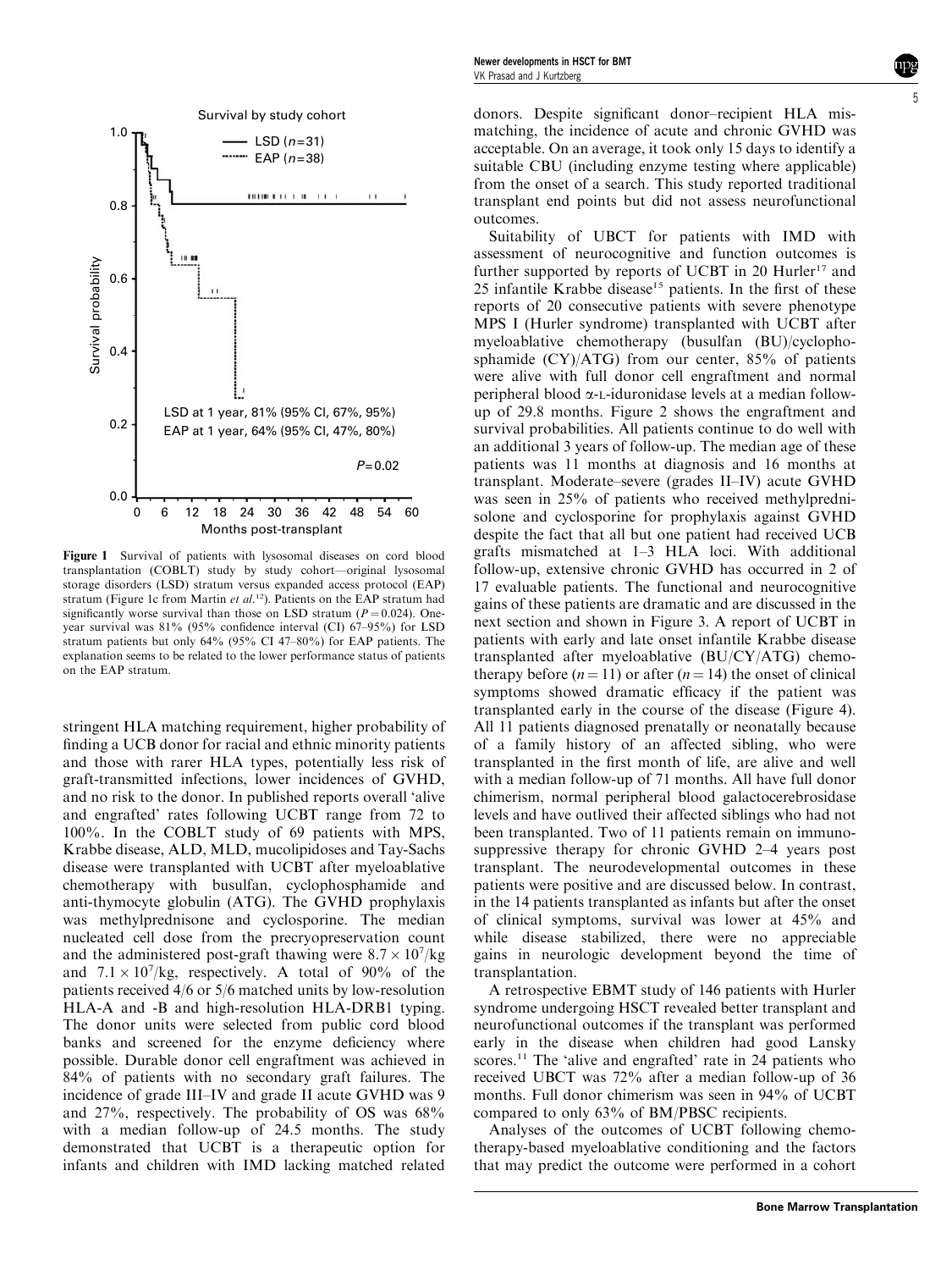Newer developments in HSCT for BMT VK Prasad and J Kurtzberg



Figure 2 Cumulative incidence of neutrophil (a) and platelet (b) engraftment after cord blood transplantation and Kaplan–Meier estimates of the probability of event-free survival (c) (Figure 1 from Staba et al.<sup>17</sup>). In (a), myeloid engraftment is defined by an absolute neutrophil count of at least 500 per cubic millimeter on 3consecutive days. In (b), platelet engraftment is defined by a platelet count of at least 50 000 per cubic millimeter without the need for transfusion for at least 7 consecutive days. In (c), event-free survival is defined by survival with full (greater than 99%) donor chimerism. Tick marks indicate the most recent follow-up visit for each patient.



Figure 3 Neurocognitive performance of children with Hurler syndrome after cord blood transplantation. We used age-equivalent scores for comparisons and to monitor the children's developmental progress (Figure 3b from Staba et  $al$ .<sup>17</sup>). The picture shows the mean cognitive growth curve for all surviving patients plotted against the mean typical cognitive growth curve for unaffected children. The two thin black lines indicate the 95% confidence interval for the patients. The shaded area indicates the variability  $(\pm 2 \text{ s.d.})$  in typical cognitive development. Only two of the patients (three observations) had data recorded before 6 months of age, and these observations were not included in the final analysis, because they could have overly influenced the estimates.

of 12 young boys with X-ALD.<sup>14</sup> The patients had received a median of  $6.98 \times 10^7$  nucleated cells per kg from UCB units that were discordant for up to 2 of 6 HLA markers.

6

All units had normal level of very long chain fatty acids. Variables including neurophysiologic, neuroimaging, neurodevelopmental status, state of disease progression, and other routine graft and host characteristics were evaluated. Neutrophil engraftment occurred at a median of 22.9 days after transplantation. Three patients had grade II–IV acute GVHD; two had extensive chronic GVHD. Despite HLA mismatching, the transplant procedure yielded similar outcomes to those previously reported after HLA-matched BMT. $8,27$  With a median follow-up of 3.3 years the probability of OS was 71.9% with the three younger children, demonstrating a survival of 100%. Similar to the experience in BMT recipients, UCBT in symptomatic patients resulted in lower survival and rapid neurologic deterioration. This study included three patients transplanted at a very young age (2.6–3.5 years) before the onset of clinical symptoms who continue to develop at a normal rate for 3–5 years post transplant. Baseline Loes scores in the magnetic resonance imaging (MRI) correlated with cognitive and motor outcome but neurophysiologic studies failed to show statistically significant impact on transplant outcomes.

#### Functional and neurologic outcomes

The overarching goal of any therapy, in particular one that is as intense and complex as HSCT with potential for significant morbidity and some treatment-related mortality, must be improvement in the quality of life, preservation of functional abilities and potential for neurocognitive gains and not merely the prolongation of life. This requires analysis of functional outcomes in nonhematopoietic organ systems and the expertise of nontransplant health care professionals. Functional outcomes can be assessed with neurocognitive testing, with adaptation of tests requiring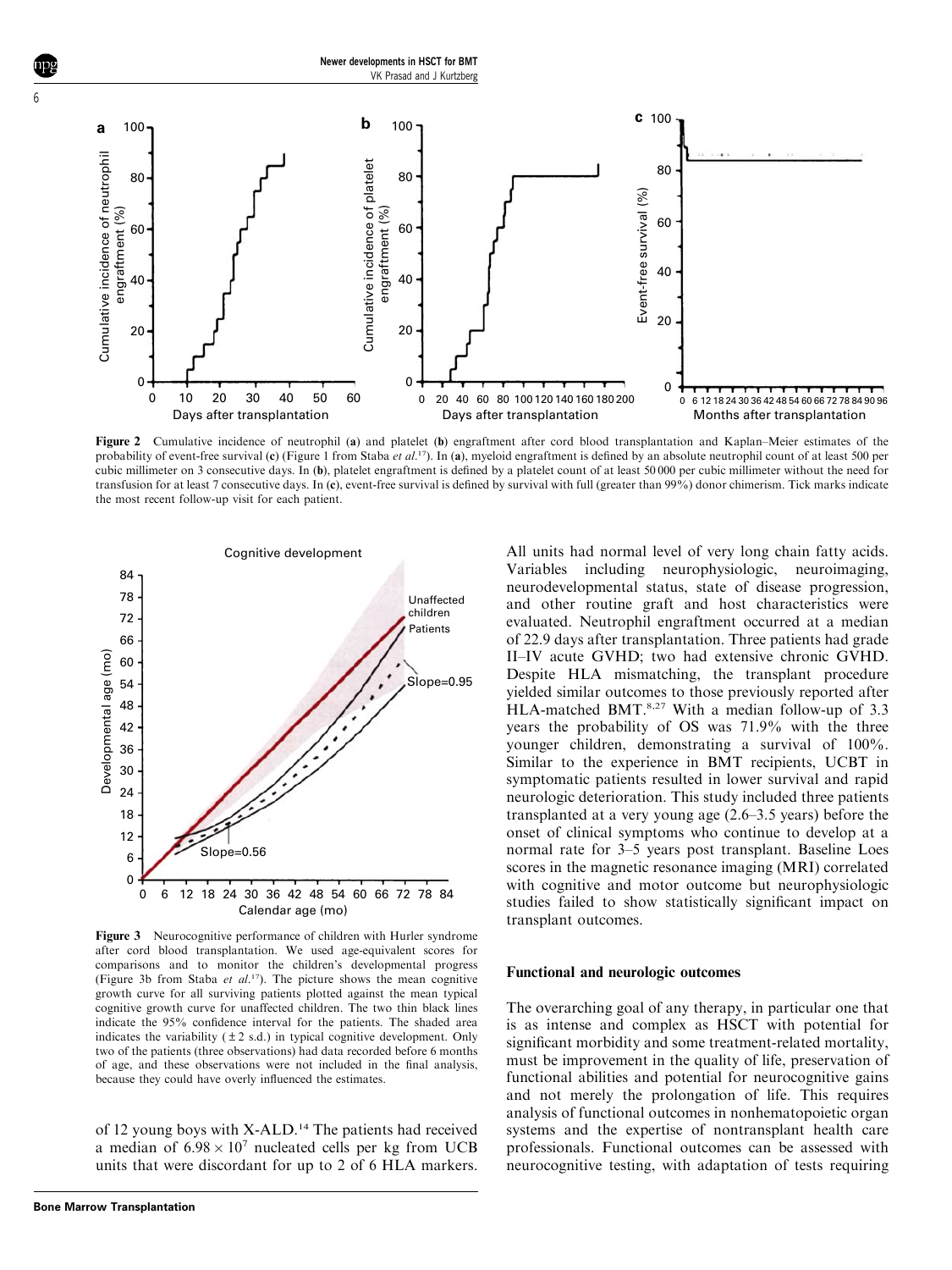

Figure 4 Kaplan–Meier estimates of the probability of overall survival among patients with Krabbe disease (Figure 1 Escolar et al.<sup>15</sup>). Shown are Kaplan–Meier estimates of survival among all 11 asymptomatic newborns with Krabbe disease who underwent transplantation of umbilical cord blood from unrelated donors, as compared with 6 of 14 infants who underwent transplantation after the development of clinical symptoms  $(P = 0.01)$  and 190 untreated affected babies  $(P = 0.001)$ .  $P = 0.28$  for the comparison between the symptomatic infants and the control group. The tick marks indicate the most recent follow-up for each patient.

motor skills to assess performance on the test. In addition, neurophysiologic (electroencephalogram (EEG), brainstem auditory evoked potential, visual evoked potential (VEP), nerve conduction) and neuroradiologic (MRI, spectroscopy, fractional anisotrophy, fiber tract analysis) testing is paramount.

LSD and PSD exhibit a wide spectrum of clinical manifestations with varying severity and pace of disease progression. In most diseases, we lack adequate information to correlate genotype with clinical phenotype. Furthermore, the lack of natural history studies in all of these diseases limits critical evaluations of specific treatment interventions. The fact that these diseases are extremely rare and that newborn screening or other population studies are lacking create additional barriers. The decision about the use of HSCT in patients with other, related and similar, rare disorders often has to be made using extrapolation of HSCT outcomes data from more common and similar diseases that have been transplanted.

The benefits of HSCT in Hurler syndrome include improvement of neurocognitive functioning (Figure 3), joint integrity, motor development, linear growth, hydrocephalus, corneal clouding, cardiac function, hepatosplenomegaly, obstructive airway symptoms, hearing, visual and auditory processing, and OS. These benefits have been described in many reports of BMT and some



Figure 5 (a, b) Neurodevelopmental outcomes of children with infantile Krabbe disease who received unrelated umbilical cord blood transplantation as neonates (Figures 3a and b from Escolar et al.<sup>15</sup>). A unique line represents each patient's development. The green diagonal line represents typical development of unaffected children. Eight of the eleven newborns were assessed in all developmental domains before transplantation, and six of the eight were followed up in all domains after transplantation (the other two were too young to be scheduled). They were followed up in a predefined schedule every 3months during the first year, every 6 months during the second year and once a year thereafter. The remaining three patients had less comprehensive evaluations because their hospitals did not have a dedicated multidisciplinary team. Gross motor skill (a) refers to proximal large-muscle groups used in locomotion and balance. Cognitive development (b) refers to the child's ability to solve problems verbally and nonverbally. Six patients have scores for cognitive development at less than 1 month of age. Four of these subjects have additional cognitive measures at older ages.

UCBT from many centers.<sup>7,11,17,28-30</sup> The orthopedic benefits, particularly after BMT, are less apparent than those in other organ systems with many MPS I patients requiring corrective hip, back, knee and carpal tunnel surgeries during later childhood after otherwise 'successful' HSCT. Some benefit in odontoid dysplasia has been described. All Hurler patients showed either stabilization or improvement of neurocognitive function and continued to gain new skills after UCBT that was performed at a median age of 16 months. There was also an improvement in the somatic features, linear growth and bone disease in these patients.

7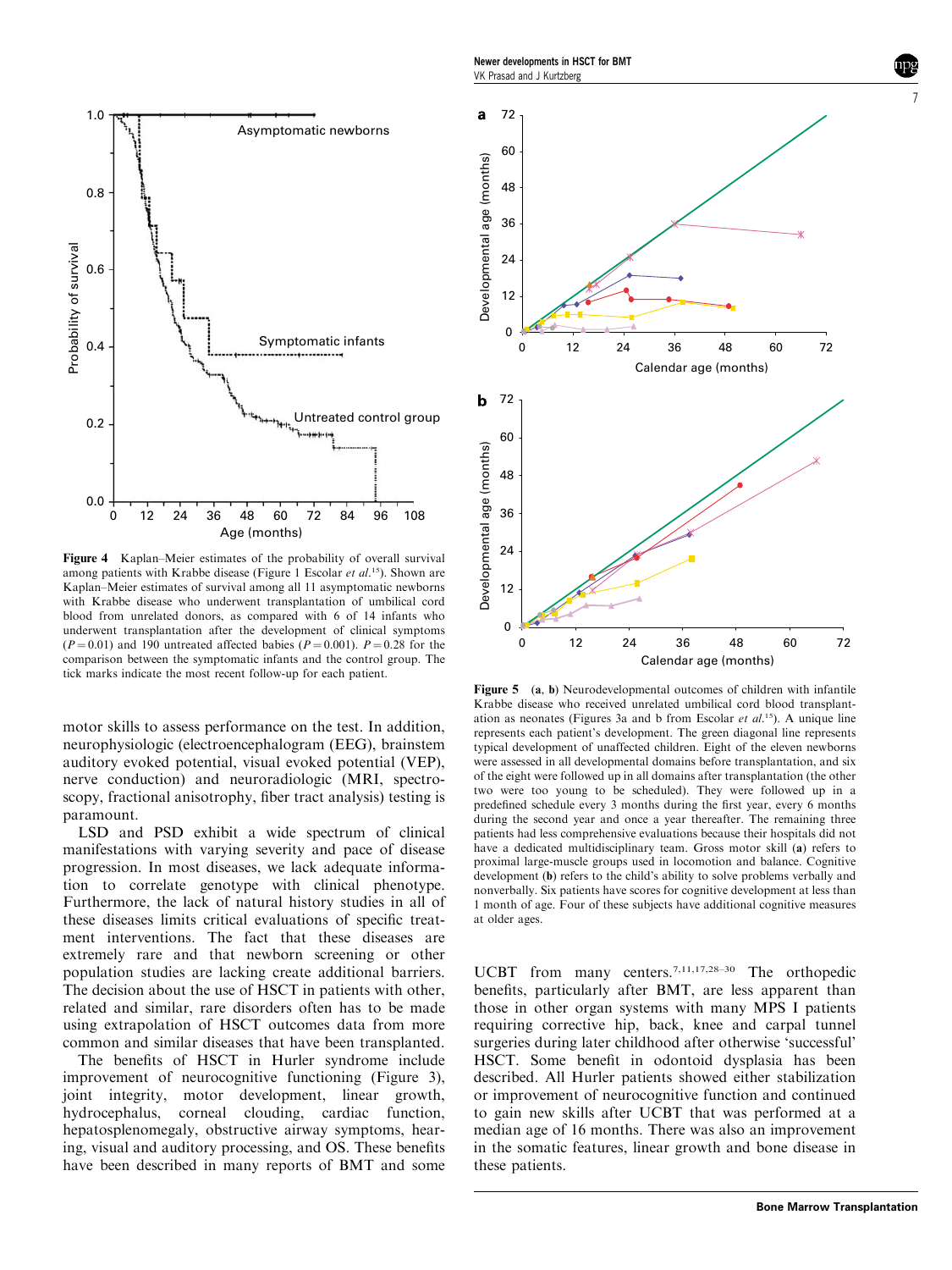Krabbe disease, a form of globoid cell leukodystrophy can manifest as a severe, early onset, infantile form that is fatal in infancy or milder forms either as juvenile or adult types that start later in life and exhibit a slower course. BMT has been shown to arrest progression of the disease 3–6 months post transplant. The data following UCBT in early onset Krabbe disease are significant for a number of reasons.<sup>15</sup> When transplanted in the asymptomatic stage, the survival is high  $(>90\%)$ , and the babies demonstrate gains in neurocognitive function (Figures 5a and b) with normal vision and hearing. Studies of fractional anisotrophy demonstrate normal to near-normal myelination for age (Figure 6) on brain MRI.<sup>31,32</sup> Peripheral nerve conduction studies stabilize and, in some patients, improve. However,  $\sim 80\%$  of patients do not walk without assistance after 2 years of age, demonstrating varying degrees of spasticity of the lower extremities. In contrast, patients with the early infantile form of Krabbe disease transplanted with active symptoms have lower survival and a much poorer functional status after HSCT. Importantly, older patients with juvenile forms of Krabbe disease benefit from HSCT even after symptoms develop.

8

In 12 X-ALD undergoing UCBT, the pre-transplant MRI Loes score strongly correlated with the post transplant neurocognitive functioning similar to the experience in BMT patients.<sup>8,27</sup> In addition, baseline nonverbal/spatial scores and overall cognitive scores strongly influenced outcome. Brainstem auditory evoked responses and nerve conduction studies were not always predictive of progressive neurologic deterioration and became abnormal later in the disease process. However, the VEP and EEG became abnormal earlier in the disease process. Most patients with pre-transplant EEG abnormalities developed clinical seizures post transplant and had poor outcome. However, this finding was not statistically significant. Most of the children in our sample were  $\langle 10 \rangle$ years. Age and pattern of demyelination in brain MRI may also be predictive of progression. The youngest patients with normal performance status had the best outcomes. In a large registry and questionnaire-based study of BMT, the patients with performance intelligence quotient  $(IQ) < 80$ (also referred as nonverbal IQ) at baseline were significantly more impaired post transplant and those with parietal-occipital pattern demonstrate greater mean loss in their performance IQ.<sup>8</sup>

# Future directions and controversies

While HSCT is a highly effective treatment for pediatric patients with some inherited metabolic diseases, the procedure carries a significant risk of morbidity and mortality, largely due to early and late effects of preparative regimens necessary to facilitate engraftment of donor cells in the recipient. As the longest follow-up is about two decades in a limited number of patients, the late effects of administration of chemotherapy at an early age and also the 'natural history' of disease in transplanted patients are not known. Registry and natural history studies of transplanted and untreated patients must be conducted to answer these questions. As alternative



Figure 6 Graph of mean anisotropy indices for the three patients treated with hematopoietic stem cell transplantation, three untreated patients and three control subjects (Figure 4 from Guo et  $al.^{32}$ ). The abscissa is labeled with each region of interest (ROI). The ordinate is labeled with the anisotropy index scale. The anisotropy indices of treated patients are approximately halfway between those of untreated patients and control subjects. CC, corpus callosum; Cen, centrum; IC, internal capsule; Occi-pariet, occipitoparietal; Ped, peduncle; Post, posterior; WM, white matter.

therapies are discovered (for example, ERT, gene therapy, substrate inhibition therapy and so on), their effects must be compared to outcomes with transplantation therapy and to the natural history of the disease without any treatment. Approaches that combine HSCT with one or more of these alternative interventions may also be feasible.

Development of strategies to reduce early and late toxicities of transplantation therapy will decrease morbidity and mortality. Current approaches under investigation include reduced-intensity cytoreduction, targeted cellular therapies and fetal transplantation to induce donor cell tolerance. Other approaches are likely to emerge in the next decade. Graft engineering methodologies to increase the pace and rate of engraftment will also decrease transplantrelated toxicities.

Implementation of newborn screening for IMDs is essential to identify and treat patients at risk before irreversible organ damage occurs. A pilot program was initiated in New York State in August 2006 allowing for screening of all newborns for Krabbe, Gaucher, Fabry and Pompe diseases. Similar and expanded programs (MPS, ALD, MLD, inherited immunodeficiency syndromes and others) should be implemented.

There are anecdotal reports of pre-implantation genetic testing and selection of embryos negative for the genetic defect responsible for the IMD in question. However, the procedure is not always successful. In addition, there are reports of implantation of HLAmatched embryos to be used as a source of HSCT graft for the affected sibling. There are significant ethical and practical issues related to this approach.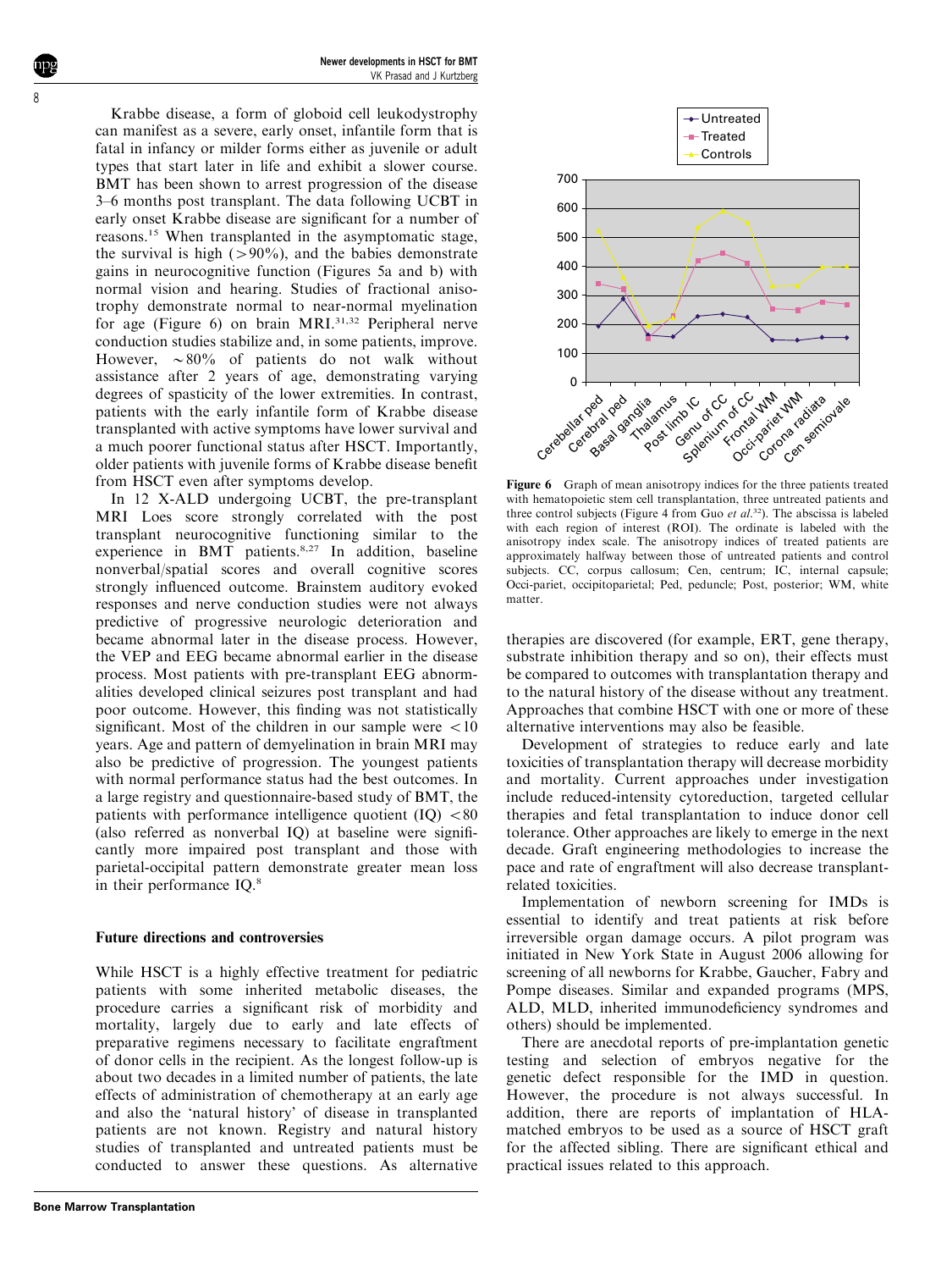The optimal graft source for correction of IMDs through HSCT remains an open question. It is possible that UCB contains a greater dose of nonhematopoietic progenitor cells as compared to adult HSTs derived from BM or mobilized peripheral blood. If true, correction or prevention of nonhematopoietic organ damage may be optimized with a UCBT graft. The use of sibling donors who are carriers of the disease and thus deliver approximately 50% of the 'dose' of enzyme may yield inferior results as compared to noncarrier donors. These and other questions remain unanswered at the present time.

In summary, HSCT is a promising and effective therapy for patients with IMDs. However, the procedure is associated with significant risks related to the preparative regimen. Patient performance status at the time of transplant is the best predictor of the likelihood of benefit and best clinical outcomes. Responses of these patients to HSCT may provide insights into the potential of cellular therapies for tissue regeneration and repair in more common diseases for development of future innovative approaches.

### References

- 1 Boelens JJ. Trends in haematopoietic cell transplantation for inborn errors of metabolism. J Inherit Metab Dis 2006; 29: 413–420.
- 2 Krivit W, Aubourg P, Shapiro E, Peters C. Bone marrow transplantation for globoid cell leukodystrophy, adrenoleukodystrophy, metachromatic leukodystrophy, and Hurler syndrome. Curr Opin Hematol 1999; 6: 377–382.
- 3Krivit W. Allogeneic stem cell transplantation for the treatment of lysosomal and peroxisomal metabolic diseases. Springer Semin Immunopathol 2004; 26: 119–132.
- 4 Meikle PJ, Hopwood JJ. Lysosomal storage disorders: emerging therapeutic options require early diagnosis. Eur J Pediatr 2003; 162 (Suppl 1): S34–S37.
- 5 Orchard PJ, Blazar BR, Wagner J, Charnas L, Krivit W, Tolar J. Hematopoietic cell therapy for metabolic disease. J Pediatr 2007; 151: 340–346.
- 6 Peters C, Balthazor M, Shapiro EG, King RJ, Kollman C, Hegland JD et al. Outcome of unrelated donor bone marrow transplantation in 40 children with Hurler syndrome. Blood 1996; 87: 4894–4902.
- 7 Peters C, Shapiro EG, Anderson J, Henslee-Downey PJ, Klemperer MR, Cowan MJ et al. Hurler syndrome: II. Outcome of HLA-genotypically identical sibling and HLAhaploidentical related donor bone marrow transplantation in fifty-four children. The Storage Disease Collaborative Study Group. Blood 1998; 91: 2601–2608.
- 8 Peters C, Charnas LR, Tan Y, Ziegler RS, Shapiro EG, Defor T et al. Cerebral X-linked adrenoleukodystrophy: the international hematopoietic cell transplantation experience from 1982 to 1999. Blood 2004; 104: 881–888.
- 9 Rovelli AM, Steward CG. Hematopoietic cell transplantation activity in Europe for inherited metabolic diseases: open issues and future directions. Bone Marrow Transplant 2005; 35 (Suppl 1): S23–S26.
- 10 Vellodi A. Lysosomal storage disorders. Br J Haematol 2005; 128: 413–431.
- 11 Boelens JJ, Wynn RF, O'Meara A, Veys P, Bertrand Y, Souillet G et al. Outcomes of hematopoietic stem cell transplantation for Hurler's syndrome in Europe: a risk factor

analysis for graft failure. Bone Marrow Transplant 2007; 40: 225–233.

- 12 Martin PL, Carter SL, Kernan NA, Sahdev I, Wall D, Pietryga D et al. Results of the Cord Blood Transplantation study (COBLT): outcomes of unrelated donor umbilical cord blood transplantation in pediatric patients with lysosomal and peroxisomal storage diseases. Biol Blood Marrow Transplant 2006; 12: 184–194.
- 13 Hobbs JR, Hugh-Jones K, Barrett AJ, Byrom N, Chambers D, Henry K et al. Reversal of clinical features of Hurler's disease and biochemical improvement after treatment by bonemarrow transplantation. Lancet 1981; 2: 709–712.
- 14 Beam D, Poe MD, Provenzale JM, Szabolcs P, Martin PL, Prasad V et al. Outcomes of unrelated umbilical cord blood transplantation for x-linked adrenoleukodystrophy. Biol Blood Marrow Transplant 2007; 13: 665–674.
- 15 Escolar ML, Poe MD, Provenzale JM, Richards KC, Allison J, Wood S et al. Transplantation of umbilical-cord blood in babies with infantile Krabbe's disease. N Engl J Med 2005; 352: 2069–2081.
- 16 Gluckman E, Rocha V, Chastang C. Cord blood banking and transplant in Europe. *Eurocord Vox Sang* 1998; 74 (Suppl 2): 95–101.
- 17 Staba SL, Escolar ML, Poe M, Kim Y, Martin PL, Szabolcs P et al. Cord-blood transplants from unrelated donors in patients with Hurler's syndrome. N Engl J Med 2004; 350: 1960–1969.
- 18 Fratantoni JC, Hall CW, Neufeld EF. Hurler and Hunter syndromes: mutual correction of the defect in cultured fibroblasts. Science 1968; 162: 570–572.
- 19 Ferrante ND, Nichols BL, Donnelly PV, Neri G, Hrgovcic R, Berglund RK. Induced degradation of glycosaminoglycans in Hurler's and Hunter's syndromes by plasma infusion. Proc Natl Acad Sci USA 1971; 68: 303–307.
- 20 Knudson AG, Ferrante ND, Curtis JE. Effect of leukocyte transfusion in a child with Type II mucopolysaccharidosis. Proc Natl Acad Sci USA 1971; 68: 1738-1741.
- 21 Walkley SU, Thrall MA, Dobrenis K, Huang M, March PA, Siegel DA et al. Bone marrow transplantation corrects the enzyme defect in neurons of the central nervous system in a lysosomal storage disease. Proc Natl Acad Sci USA 1994; 91: 2970–2974.
- 22 Taylor RM, Wolfe JH. Decreased lysosomal storage in the adult MPS VII mouse brain in the vicinity of grafts of retroviral vector-corrected fibroblasts secreting high levels of beta-glucuronidase. Nat Med 1997; 3: 771–774.
- 23 Passini MA, Lee EB, Heuer GG, Wolfe JH. Distribution of a lysosomal enzyme in the adult brain by axonal transport and by cells of the rostral migratory stream. J Neurosci 2002; 22: 6437–6446.
- 24 Kogler G, Sensken S, Airey JA, Trapp T, Muschen M, Feldhahn N et al. A new human somatic stem cell from placental cord blood with intrinsic pluripotent differentiation potential. J Exp Med 2004; 200: 123–135.
- 25 Cogle CR, Yachnis AT, Laywell ED, Zander DS, Wingard JR, Steindler DA et al. Bone marrow transdifferentiation in brain after transplantation: a retrospective study. Lancet 2004; 363: 1432–1437.
- 26 Boelens JJ, Wynn RF, O'Meara A, Veys P, Bertrand Y, Souillet G et al. Outcomes of hematopoietic stem cell transplantation for Hurler's syndrome in Europe: a risk factor analysis for graft failure. Bone Marrow Transplant 2007; 40: 225–233.
- 27 Krivit W, Peters C, Shapiro EG. Bone marrow transplantation as effective treatment of central nervous system disease in globoid cell leukodystrophy, metachromatic leukodystrophy, adrenoleukodystrophy, mannosidosis, fucosidosis, aspartylglucosaminuria,